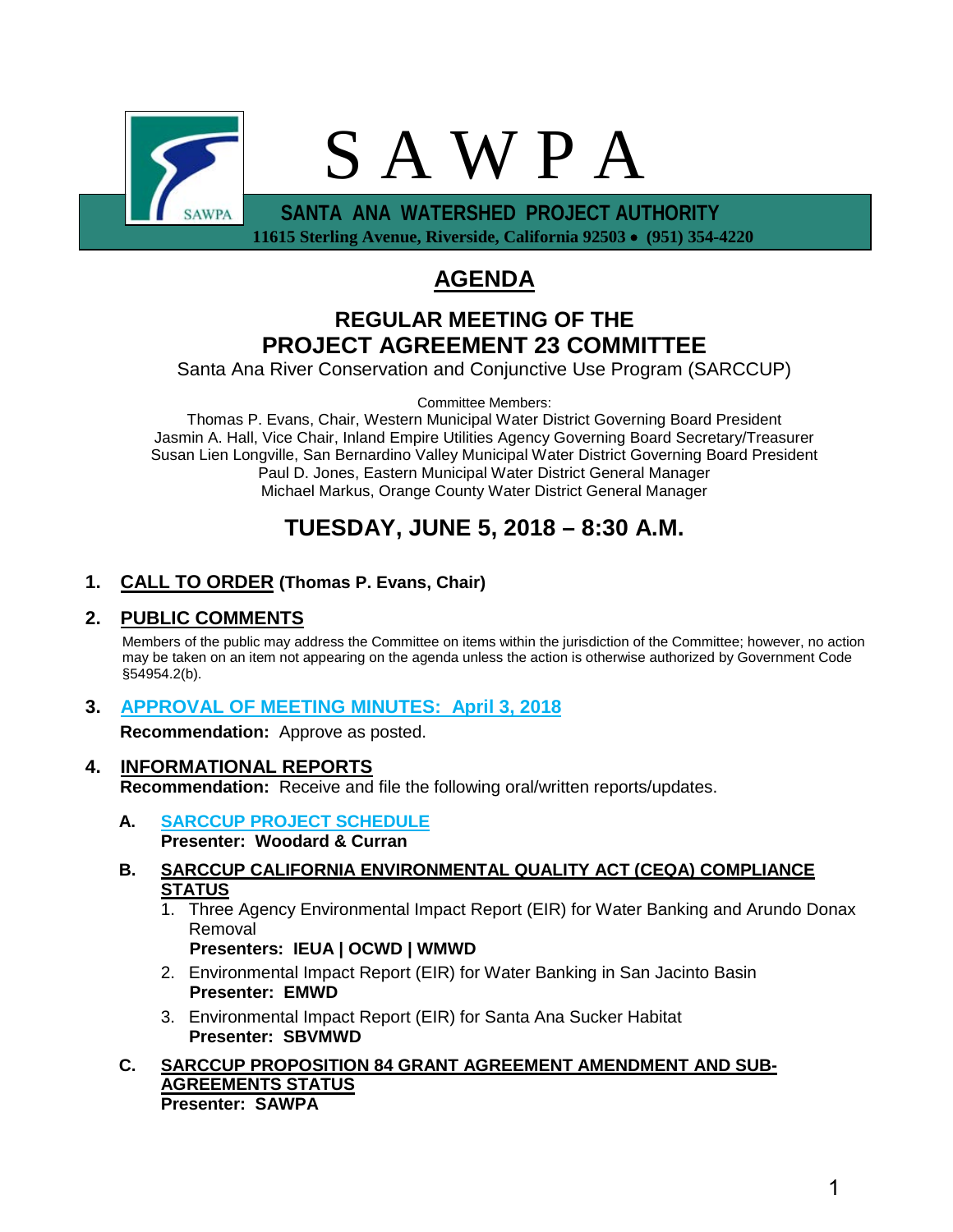- **D. METROPOLITAN WATER DISTRICT (MWD) AGREEMENT STATUS Presenter: EMWD | SBVMWD**
- **E. SARCCUP CAPITAL FUNDING AGREEMENT STATUS Presenter: WMWD**
- **F. AMERICAN WATER WORKS ASSOCIATION (AWWA) CONFERENCE PRESENTA-TION ON SARCCUP Presenter: SBVMWD | WMWD**

# **5. COMMITTEE MEMBER REQUESTS FOR FUTURE AGENDA ITEMS**

# **6. ADJOURNMENT**

#### **PLEASE NOTE:**

In compliance with the Americans with Disabilities Act, if you need special assistance to participate in this meeting, please contact the Clerk of the Board at (951) 354-4230. Notification at least 48 hours prior to the meeting will enable staff to make reasonable arrangements to ensure accessibility to this meeting.

Materials related to an item on this agenda submitted to the Committee after distribution of the agenda packet are available for public inspection during normal business hours at the SAWPA office, 11615 Sterling Avenue, Riverside, and available at [www.sawpa.org,](http://www.sawpa.org/) subject to staff's ability to post documents prior to the meeting.

#### **Declaration of Posting**

I, Kelly Berry, Clerk of the Board of the Santa Ana Watershed Project Authority declare that on Thursday, May 31, 2018, a copy of this agenda has been uploaded to the SAWPA website a[t www.sawpa.org](http://www.sawpa.org/) and posted at SAWPA's office, 11615 Sterling Avenue, Riverside, California.

/s/

\_\_\_\_\_\_\_\_\_\_\_\_\_\_\_\_\_\_\_\_\_\_\_\_\_\_\_\_\_\_\_\_\_\_\_\_\_\_\_ Kelly Berry, CMC

## **2018 Project Agreement 23 Committee Regular Meetings**

First Tuesday of Every Other Month (February, April, June, August, October, December) (Note: All meetings will be held at 8:30 a.m., unless otherwise noticed, and are held at SAWPA.)

| February |                                       | April    |                            |
|----------|---------------------------------------|----------|----------------------------|
| 2/6/18   | Reqular Committee Meeting [cancelled] | 4/3/18   | Regular Committee Meeting  |
| June     |                                       | August   |                            |
| 6/5/18   | Regular Committee Meeting             | 8/7/18   | Regular Committee Meeting  |
| October  |                                       | December |                            |
| 10/2/18  | <b>Regular Committee Meeting</b>      | 12/4/18  | Regular Committee Meeting* |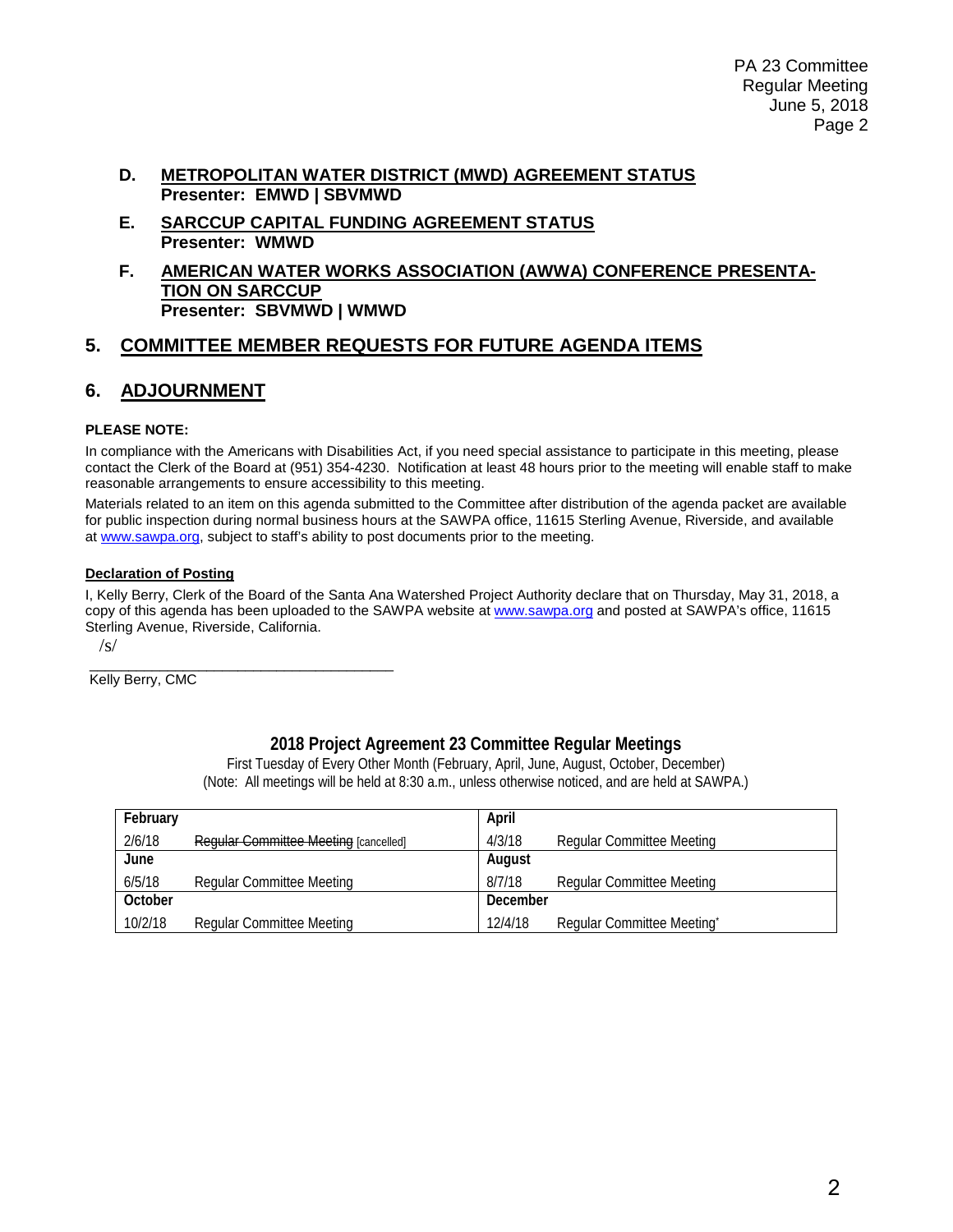<span id="page-2-0"></span>

#### **PROJECT AGREEMENT 23 COMMITTEE** Santa Ana River Conservation and Conjunctive Use Program (SARCCUP) **REGULAR MEETING MINUTES April 3, 2018**

#### **COMMITTEE MEMBERS PRESENT**

Thomas P. Evans, Chair, Western Municipal Water District Governing Board Vice President Jasmin A. Hall, Vice Chair, Inland Empire Utilities Agency Governing Board Secretary/Treasurer Susan Lien Longville, San Bernardino Valley Municipal Water District Governing Board President Paul D. Jones, Eastern Municipal Water District General Manager Michael Markus, Orange County Water District General Manager

#### **ALTERNATE COMMITTEE MEMBERS PRESENT [Non-Voting]**

None.

#### **COMMITTEE MEMBERS ABSENT**

None.

#### **MEMBER AGENCY STAFF PRESENT**

**Eastern Municipal Water District** Kelley Gage Brian Powell

**Inland Empire Utilities Agency** Halla Razak Jason Pivovaroff

**Orange County Water District** Adam Hutchinson

**San Bernardino Valley Municipal Water District** Bob Tincher

#### **Western Municipal Water District** Craig Miller

Tim Barr Ryan Shaw

**Santa Ana Watershed Project Authority**

Rich Haller Larry McKenney Mark Norton Ian Achimore Kelly Berry

#### **OTHERS PRESENT**

ESA: Tom Barns Woodard & Curran : Brian Dietrick | Scott Goldman

## **1. CALL TO ORDER (Thomas P. Evans, Chair)**

The regular meeting of the PA 23 Committee was called to order at 8:30 a.m. by Chair Evans at the Santa Ana Watershed Project Authority, 11615 Sterling Avenue, Riverside, California.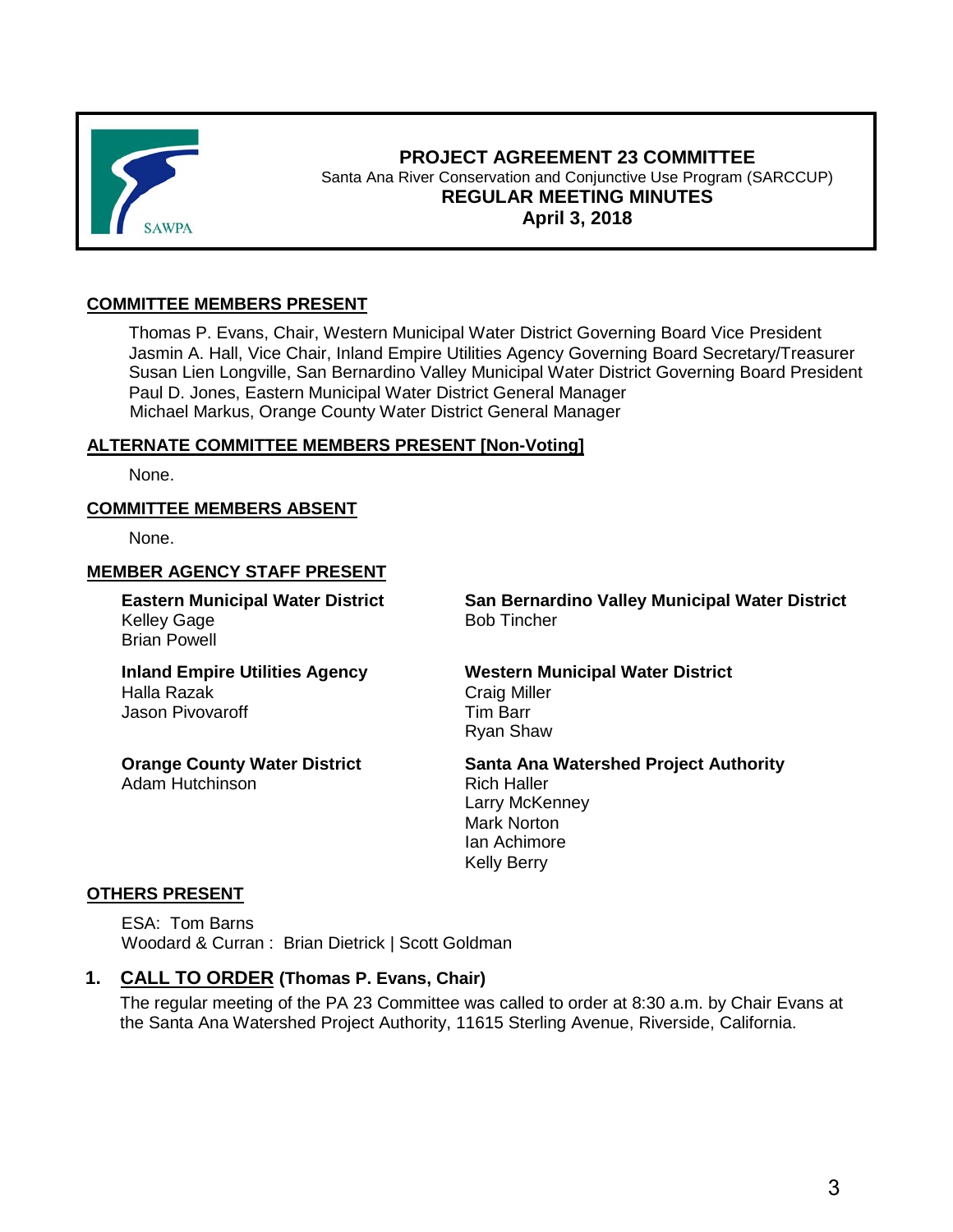## **2. PUBLIC COMMENTS**

There were no public comments.

# **3. APPROVAL OF MEETING MINUTES: December 5, 2017**

**MOVED,** approve the December 5, 2017 meeting minutes.

| Result:        | <b>Adopted (Unanimously)</b>          |
|----------------|---------------------------------------|
| Motion/Second: | Markus/Hall                           |
| Ayes           | Evans, Hall, Jones, Longville, Markus |
| Nays:          | <b>None</b>                           |
| Abstentions:   | None                                  |
| Absent:        | None                                  |

# **4. COMMITTEE DISCUSSION ITEMS**

#### **A. CALIFORNIA ENVIRONMENTAL QUALITY ACT (CEQA) COMPLIANCE FOR SARCCUP (PA23#2018.1)**

Ian Achimore and Tom Barns from ESA provided a PowerPoint presentation regarding CEQA Compliance for SARCCUP and a proposed new CEQA strategy. Since there are no longer any subsequent phases of SARCCUP, they proposed moving from completion of a Program EIR toward completing individual project-level CEQA documents with no Program EIR. IEUA would lead in project-level CEQA documentation for the IEUA, WMWD and OCWD water banks, as well as the arundo removal. EMWD would lead in CEQA for the San Jacinto Water Bank and SBVMWD would lead in CEQA for habitat (none required for San Bernardino Water Bank – no facilities construction). Each would include a cumulative impacts analysis.

Committee Member Markus clarified that each of the three member agencies, OCWD, WMWD, and IEUA, will need to take this before their respective governing Boards for approval. Committee Member Jones affirmed EMWD's cumulative impacts analysis would be completed and certified by its governing board prior to those of OCWD, WMWD and IEUA.

Committee Member Evans voiced concern about splitting the project for consideration under separate CEQA compliance. Achimore responded staff has been working with DWR relating to project-level CEQA documents, including the cumulative impacts analysis as a whole as outlined in Table B on page 10 of the agenda packet which would address this concern.

Committee Member Longville noted she would like the PA 23 Committee to receive future status update presentations relating to these individual project-level CEQA documents. Committee Member Jones noted the project-level CEQA document of the three agencies (OCWD, WMWD and IEUA) will be the primary document for the entire SARCCUP project and include the most robust cumulative impacts analysis. Jones further noted EMWD would be happy to provide a presentation to the PA 23 Committee about the individual components covered by the CEQA document in their project.

A discussion ensued regarding whether or not future phases will be included in SARCCUP, what body would ultimately decide whether or not there will be future phases, and when will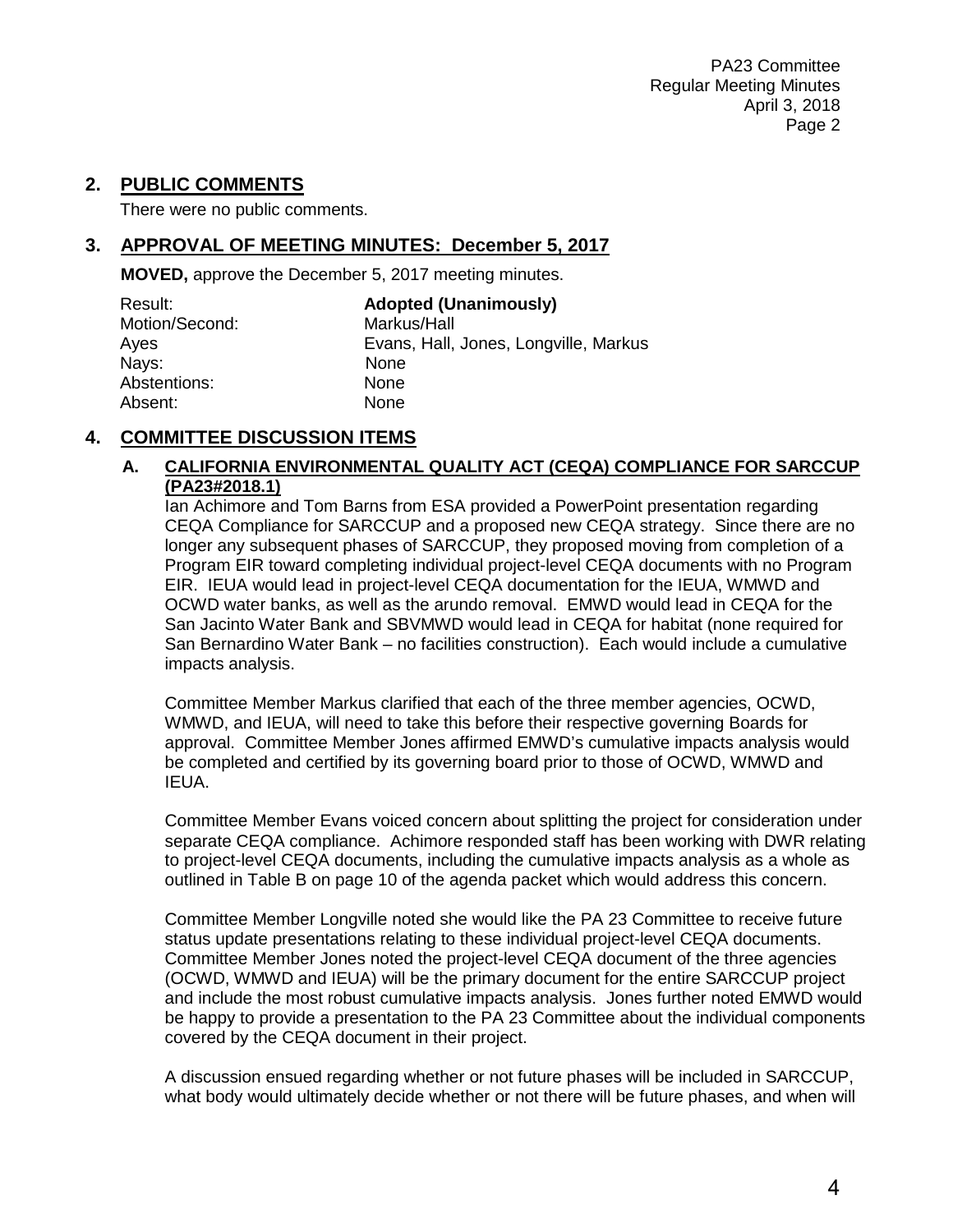that decision be made. Committee Member Jones moved to support the proposed CEQA strategy and noted that individual agencies within the program could come back and decide to do another phase of the project at a future time as a separate decision and initiate a new EIR at that time for that future expansion; nothing forecloses that possibility. The Decision Support Model, as has been represented to the Committee, did not support a future phase. The agencies have decided to move forward with this project as configured without a Program EIR, which is potentially unnecessary. This is a more efficient CEQA process for the project before the Committee at this point in time; future phases can be discussed at that time. Committee member Markus seconded the motion.

**MOVED,** approve developing a project-level CEQA document for OCWD, WMWD and IEUA, with IEUA serving at the lead agency; all agencies will share joint CEQA costs through December 31, 2017.

| Result:        | <b>Adopted (Unanimously)</b>          |
|----------------|---------------------------------------|
| Motion/Second: | Jones/Markus                          |
| Ayes           | Evans, Hall, Jones, Longville, Markus |
| Nays:          | None                                  |
| Abstentions:   | None                                  |
| Absent:        | None                                  |

# **5. INFORMATIONAL REPORTS**

**Recommendation:** Receive and file the following oral/written reports/updates.

#### **A. SARCCUP PROJECT SCHEDULE**

Brian Dietrick provided a SARCCUP PowerPoint presentation with an updated project schedule. Committee Member Evans suggested staff share the information contained in the presentation with DWR; Mark Norton confirmed staff would now share the information in light of the Committee's earlier action approving the CEQA process.

#### **B. MWD-SARCCUP DEMONSTRATION AGREEMENT STATUS**

Kelley Gage, EMWD, provided a PowerPoint presentation and status report on the MWD-SARCCUP Agreement.

#### **C. MWD-SBVMWD AGREEMENT AMENDMENT STATUS**

Bob Tincher, SBVMWD, provided an oral MWD-SBVMWD Agreement Amendment status report. Anticipated completion timeframe: Summer/Fall of 2018.

#### **D. DWR-SAWPA AGREEMENT AMENDMENT AND SUB-GRANTEE AGREEMENTS STATUS**

Mark Norton provided an oral status report; anticipated agreement by September 2018. Sub-grantee agreements with EMWD, SBVMWD, and WMWD are anticipated within the June 2018 timeframe; IEUA and OCWD are anticipated within the November 2018 timeframe.

## **E. AMERICAN WATER WORKS ASSOCIATION (AWWA) CONFERENCE**

Brian Dietrick provided an oral report regarding a presentation on the SARCCUP project at an American Water Works Association (AWWA) Conference to be held in Las Vegas, June 2018; Bob Tincher of SBVMWD will make the presentation which will include the institutional issues addressed during the course of the project.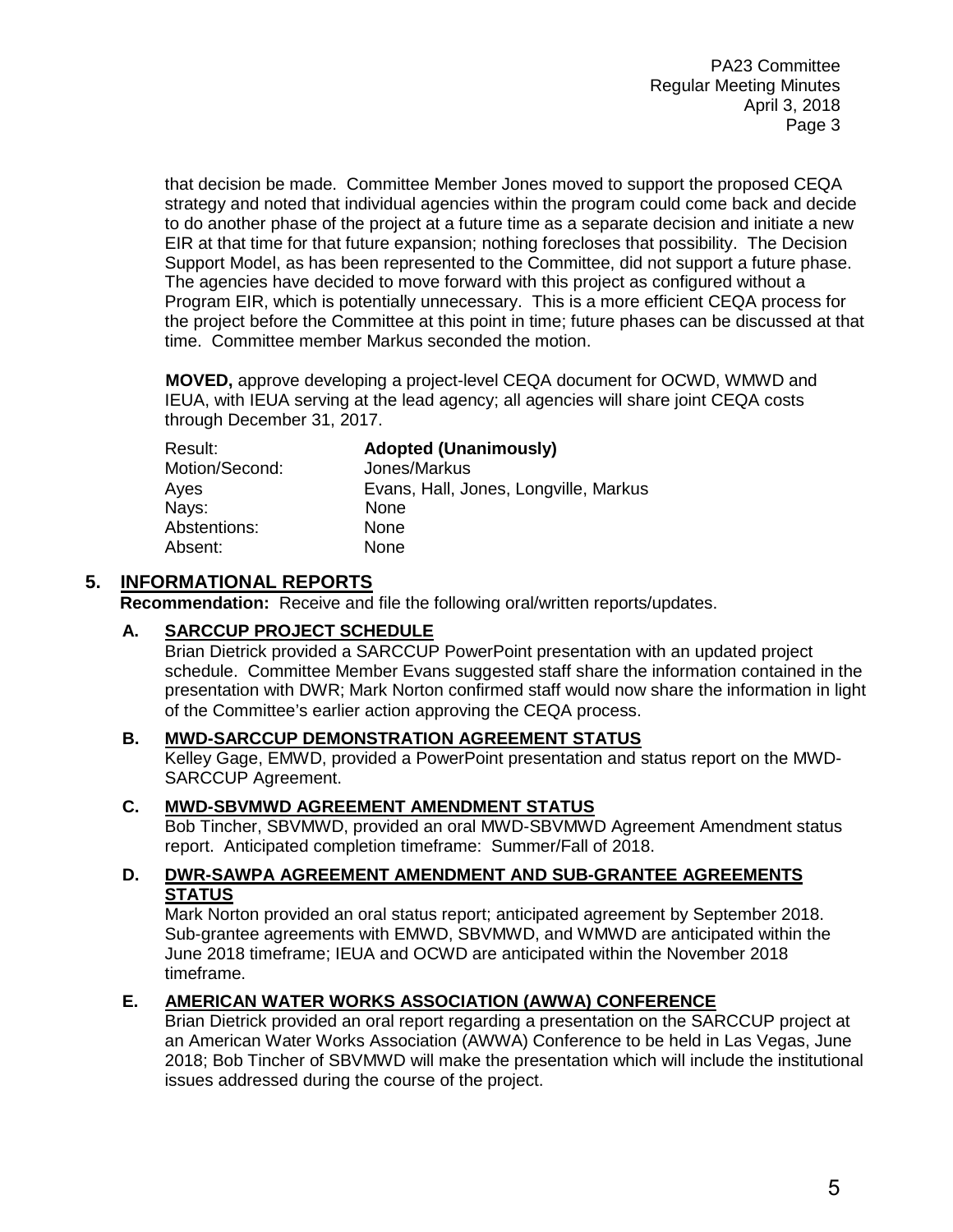PA23 Committee Regular Meeting Minutes April 3, 2018 Page 4

# **6. COMMITTEE MEMBER REQUESTS FOR FUTURE AGENDA ITEMS**

EMWD representatives were invited to provide a presentation to the PA 23 Committee at a future meeting regarding the individual components covered by the CEQA document in their project.

# **7. ADJOURNMENT**

There being no further business for review, Chair Evans adjourned the meeting at 9:14 a.m.

#### **Approved at a Regular Meeting of the Project Agreement 23 Committee on Tuesday, June 5, 2018.**

\_\_\_\_\_\_\_\_\_\_\_\_\_\_\_\_\_\_\_\_\_\_\_\_\_\_\_\_\_\_\_\_ Thomas P. Evans, Chair

\_\_\_\_\_\_\_\_\_\_\_\_\_\_\_\_\_\_\_\_\_\_\_\_\_\_\_\_\_\_\_\_

Attest:

Kelly Berry, CMC Clerk of the Board